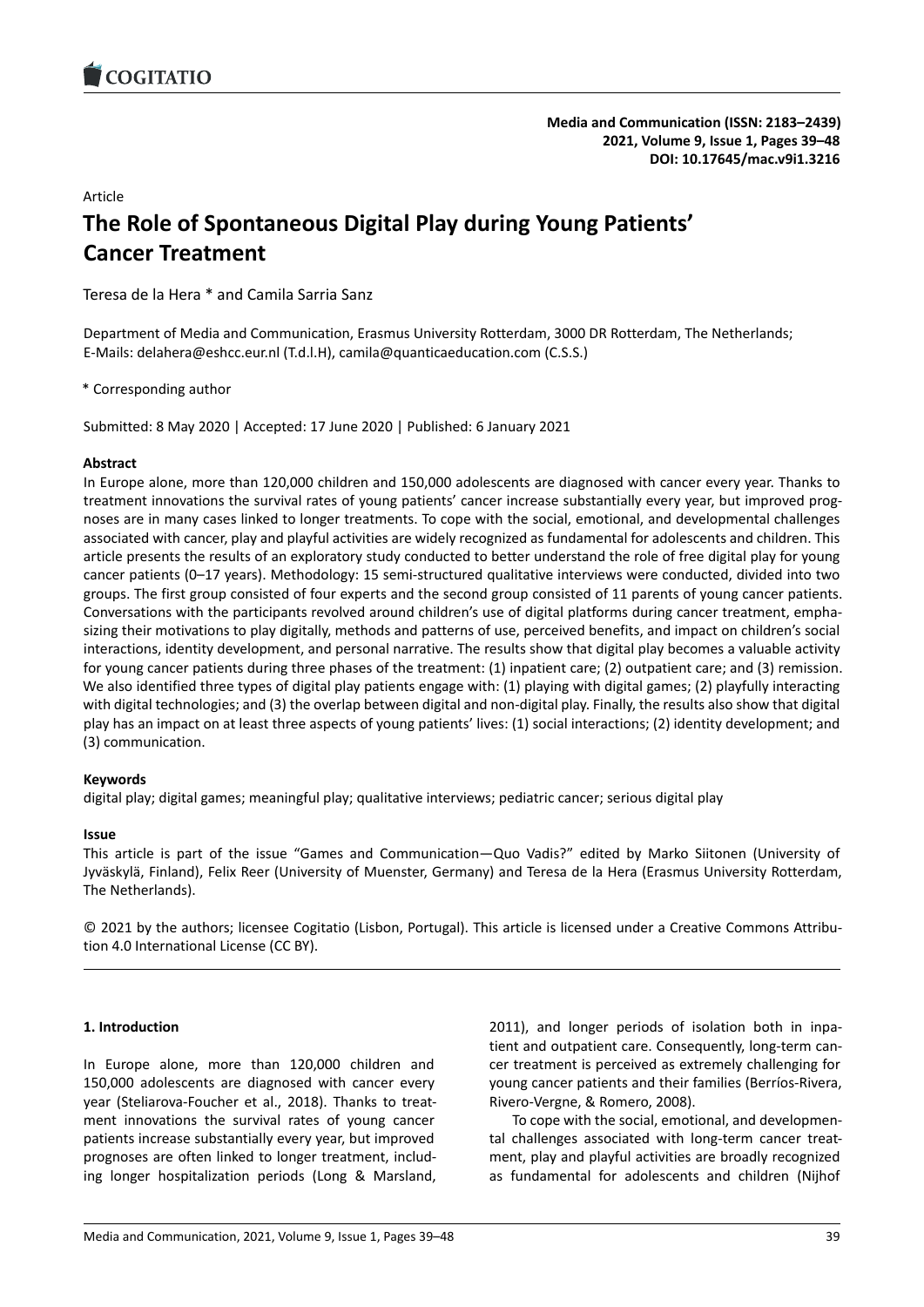et al., 2018). However, the situation of limited contact [with friends and lov](https://www.cogitatiopress.com)ed ones, together with the physical limitations and psychological distress associated with the illness and the treatment, have an impact on young patients' 'playness' (Gillis, 1989). Thus, fostering play and playful interactions during long-term cancer treatment is fundamental for young patients.

Efforts in this direction are increasingly being advanced. Many hospital settings are now equipped with playroom areas for young patients and have begun to incorporate play activities as well. Yet, it is important to highlight that the benefits of these efforts are oftentimes missed by children that are immobilized or isolated for physical or medical reasons, and it is these children that are more impacted by the lack of this type of support (Gillis, 1989; Rae, Sullivan, & Askins, 2016). Under these circumstances, digital tools offer valuable alternatives to both alleviate limitations and complement children's participation in playful activities during long-term cancer treatment (Lambert, Coad, Hicks, & Glacken, 2014). Consequently, digital tools' social leisure value in healthcare contexts deserves special attention (Nijhof et al., 2018; Williams, Ben Birk, Petkus, & Clark, 2019).

Although academic interest in the role of digital play for cancer patients is not new, several aspects remain under-researched. First, most previous studies have focused on exploring *structured and guided play* activities designed to convey health-related information (e.g., Beale, Marín-Bowling, Guthrie, & Kato, 2006) or with therapeutic purposes such as pain relief (see Ghazisaeidi, Safdari, Goodini, Mirzaiee, & Farzi, 2017). However, little attention has been paid to the role of *unstructured free digital play* during cancer treatment, and the few studies that have explored it focus on free digital play activities limited only to hospital settings organized and supervised by adults. This project, therefore, is focused on exploring the role of free (unstructured) digital play for young cancer patients during all stages of the treatment, not only during hospitalization. This article provides an answer to the following research question: What is the role of free digital play during young patients' (0–19 years) cancer treatment?

The nature of this study is exploratory as it is the first stage of a bigger research project. Thus, the aim here is to explore and identify directions for future research regarding the meaning and relevance of digital play for young cancer patients in two countries: Spain and the U.S. The relevance of this project is twofold, referring both to the societal impact and scientific possibilities: First, services and resources focused on fostering play are fundamental to support the increasing number of young cancer patients facing the challenges associated with the limitations they experience in their ability to play during all phases of the treatment; second, the increasing penetration of digital technologies and the popularization of digital games have opened new possibilities to foster the positive role of digital play in this context.

### **2. Theoretical Framework**

### *2.1. The Role of Play during Cancer Treatment*

For children, play is a fundamental way to develop their imagination and resourcefulness, and a way to individually test their courage, initiative, and daring (Haiat, Bar-Mor, & Shochat, 2003). Through play, children and adolescents develop and consolidate their identities and their capacity to handle daily social interactions and events (Piage, 1967). The absence of play or an unwillingness to play is in many cases the first symptom that children show when they are not feeling well (Liptzin, as cited in Haiat et al., 2003). At the same time, play can be crucial for children undergoing long-term illnesses insofar as it can help them regain their equilibrium (Rutter, 1981). Among two of the valuable characteristics of play is that it is voluntary and it offers freedom of choice (Haiat et al., 2003) and freedom of expression (Burroughs & Evans, 1986), freeing players from the struggles of their daily circumstances. Equally important is the sense of control that children can experience when making their own decisions during play. Finally, play can also be linked to hope: While playing, anything is possible (Hewes, 2014). For these reasons, play should not be only labelled as an entertaining activity focused on having fun, but a fundamental activity necessary for emotional balance.

Despite the relevance of play for children in general, literature exploring the play behavior of hospitalized children shows that the side effects of the illness and the circumstances of hospitalization have a disruptive effect on their play performance (Tisza, Hurwitz, & Angoff, 1970). For these reasons, interventions focused on fostering play during hospital stays are necessary and should be available (Bolig, 2018). It is possible to distinguish between three types of play interventions in healthcare contexts: (1) therapeutic play, which is play interventions with physical or psychological therapeutic purposes; (2) medical/hospital play, which involves play activities designed to prepare the children for hospital experiences; and (3) free play, which means settings or services provided to give children opportunities to freely play (Bolig, 2018).

While therapeutic play and medical play are structured play sessions guided by an adult, free play is focused on fostering unstructured play sessions in which children have the opportunity to choose what they do. Moreover, the unpredictable nature of spontaneous free play helps children to learn to adapt to the unexpected, gaining skills related to flexibility and resilience to respond to unanticipated circumstances, which are common during cancer treatment. Therefore, through play, children can learn how to navigate difficult circumstances, reducing the anxiousness that this exploration might bring (Hewes, 2014). For these reasons, understanding the relevance and role of free and spontaneous play for young cancer patients is crucial.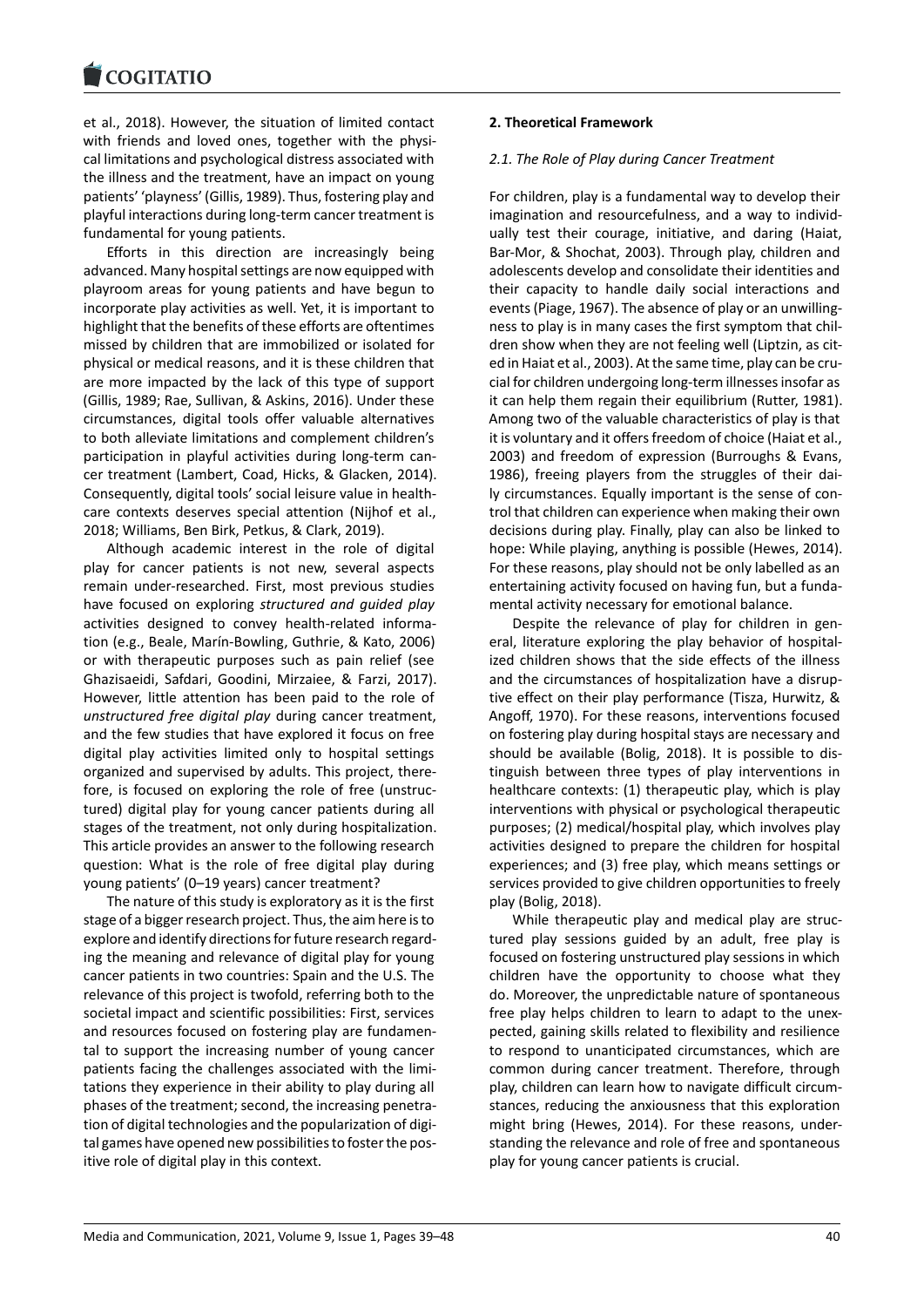#### **LOGITATIO**

# *2.2. Digital Play during Cancer Treatment*

[Digital play can be s](https://www.cogitatiopress.com)een as an important alternative to cope with the challenges associated with serious illnesses. The capacity of children undergoing cancer treatment to play might have been limited, or they might be experiencing a diminished or absence of willingness to play due to the side effects of the treatment. Furthermore, many children in cancer treatment are in situations of medical isolation or have their movements limited due to the use of specific instruments or medication. For this reason, when they look for entertainment many young patients choose activities that they can carry out from their room or bed (Lima & Santos, 2015). In this context, it is relevant to better understand the role that technologies have in the way children play and how they use them to socialize in all settings, not only playrooms.

Moreover, it is relevant to consider the fact that children's digital and non-digital practices are not completely disconnected and that there are new ways in which they merge these two domains (Jones, Chik, & Hafner, 2015). It is common, for example, to see young children basing their play activities on media narratives or characters (Sutton-Smith, 2008), thus engaging in mediated meaning-making practices in which what is seen on screens transforms their physical playful interactions with non-digital objects and individuals (Burnett, Merchant, Pahl, & Rowsell, 2014). This means that it should not be assumed that digital play displaces or replaces other practices, but that it could have the potential to foster or enhance spontaneous and unstructured play in the way we see it in the daily routines of children (Huh, 2017). For this reason, it is relevant to explore youngsters' capacity to incorporate digital technologies and digital universes in their playful interactions during cancer treatment.

# *2.3. Digital Play and Social Interactions*

Cancer treatment not only limits young patients' capacity to play, but also their capacity to maintain social connections. Making new friends or investing in existing bonds serves children not only to critically think about their own emotions and feelings but is also an important part of their identity development (Fitzgerald, Fitzgerald, & Aherne, 2012). During long-term treatment, peer relations also gain paramount relevance because emotional support from friends is fundamental to cope with negative experiences (Shochet & Smith, 2014). Despite this, young cancer patients report having difficulties keeping contact with existing social bonds during treatment (Gibson, Richarson, Hey, Horstman, & O'Leary, 2005). Thus, fostering social interactions for young patients is vital to prevent the negative consequences linked to social isolation or loneliness. Concretely, digital games give players chances to establish social connections (Colwell, 2007; Russoniello, O'Brien, & Parks, 2009) and are in some cases useful to alleviate the lack of social ties,

becoming a useful resource to socialize and prevent feelings of loneliness (Griffiths & Meredith, 2009).

Despite their potential, digital games have been assigned the label of antisocial (Kowert & Kaye, 2018), opening debates in which teachers, researchers, policymakers and parents have expressed concerns and criticism about the impact of games on children and adolescents (Bryce & Rutter, 2003). However, the old assumption that digital game players have small or deteriorated social networks (Williams, 2006), has proven to be inaccurate, as contemporary digital games offer multiple opportunities for social interaction (de Kort, Poels, & Ijsselsteijn, 2007; Kowert & Kaye, 2018). Previous studies have shown how shared online play supports long-lasting bonds and serves to mediate in intimate conversations, which friends sometimes use to disclose sensitive or personal information or to discuss their worries (Cole & Griffiths, 2007). Therefore, exploring the role of digital play in relation to social interactions for young cancer patients is of special relevance.

## **3. Methodology**

To explore the role of digital play for young cancer patients, this study takes a qualitative approach. It is important to highlight the exploratory nature of this study, which is the first stage of a bigger research project. Thus, the aim here is to explore and identify directions for future research regarding the meaning and relevance of digital play for young cancer patients in two countries, Spain and the U.S. Concretely, 15 semi-structured interviews were conducted during the period March–September 2019. Interviews were carried out via phone calls and lasted 45 minutes on average. Two groups of informants participated in this study. First, four expert interviews were conducted, with one childlife specialist, one volunteer coordinator, and two managers of gaming organizations/foundations that collaborate closely with hospitals' pediatric oncology departments. The data gathered during these interviews was not only considered in the analysis but also used to identify relevant topics to address with the second group of participants, namely 11 Spanish parents of young cancer patients (0–17 years old). Interviews with experts were conducted in English, while interviews with parents were conducted in Spanish. The quotations included in this article from the latter set of interviews were translated from Spanish into English by the authors.

The parents participating in this study have children who were undergoing cancer treatment or had undergone such treatment in recent years. All children were between 0 and 17 years old during the cancer treatment, and the treatment was long term, i.e., at least one year. Therefore, most children had faced critical intervals of social isolation both at the hospital and at home. Parents were contacted through snowball sampling using the social network of Juegaterapia, a Spanish foundation that delivers digital game consoles for children hospi-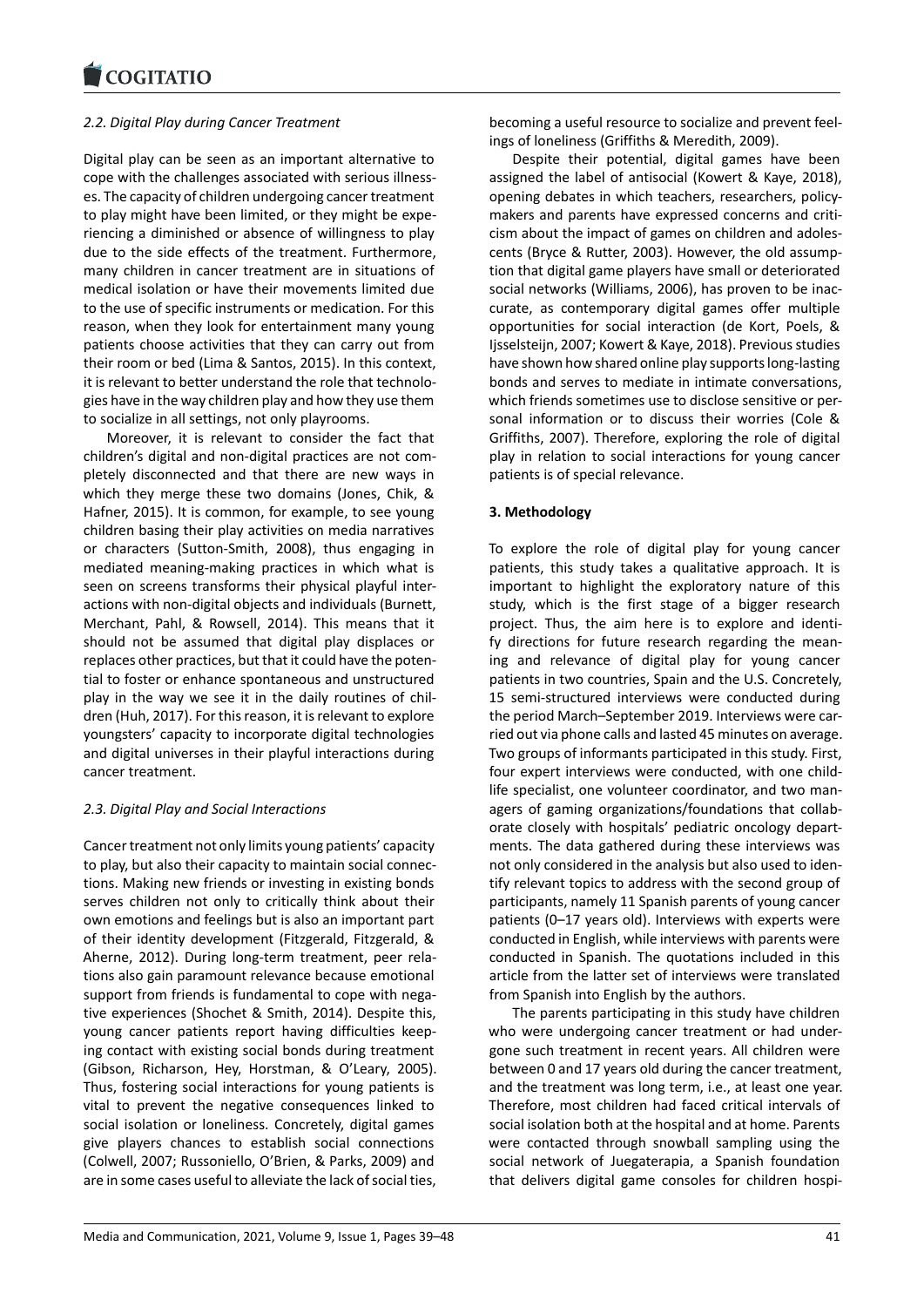#### **LOGITATIO**

talized in diverse hospitals in Spain. While recognizing [the limitations of sn](https://www.cogitatiopress.com)owball sampling, this method was considered the best way to contact participants for this study given the difficulty in finding parents of young cancer patients who were actively playing digital games during treatment.

Conversations with the parents revolved around children's use of digital platforms during cancer treatment, emphasizing their motivations to play digitally, methods and patterns of use, perceived benefits and drawbacks of digital games during treatment, and impact on children's social interactions, identity development, and personal narrative.

The transcriptions of the interviews were analyzed using thematic analysis. The researchers followed the six-step process proposed by Braun and Clarke (2006). The analysis of the data was conducted through an inductive approach, paying attention to emerging themes. One of the researchers was responsible for the initial coding phase, which was supervised by the second researcher. Sub-themes and main themes were individually identified by both researchers first, which were then discussed and adjusted later by both researchers to lead to the results discussed in this article.

Research in the context of pediatric cancer treatment can trigger uncomfortable or negative feelings for the parents interviewed. Thus, bearing in mind the sensitivity of the topic, this study put an important emphasis on ethical considerations. For this reason, parents were interviewed instead of their children during this exploratory phase of the project, to identify relevant themes to discuss with the children during a later stage of this project, and thereby protecting the most vulnerable group at this stage. Furthermore, all individuals were informed before the interview about the purpose and scope of this research project, as well as the topics to be discussed during the conversation. Informed consent was obtained to participate and record the interviews, which made clear that participants could end the interview at any time and refuse to answer any questions or issues that were uncomfortable for them. Audio recordings (as well as transcripts) of all interviews are stored for the duration of the research at a secure server location of the Erasmus University Rotterdam. In this article, only the initials of the parents interviewed are used, in order to preserve their anonymity.

#### **4. Results**

The analysis of the data has resulted in three main themes. We have identified that in order to understand the role of digital play for young cancer patients it is important to pay attention to: (1) phases of the treatment in which digital play is relevant; (2) types of digital play young cancer patients engage with; and (3) the impact of digital play on young cancer patients. These three themes and the sub-themes linked to them are discussed in detail in the following three sub-sections.

# *4.1. Three Phases of Young Patients' Cancer Treatment in Which Digital Play Is Relevant*

During the interviews, all participants agreed on the benefits of digital play for young cancer patients, recognizing its relevance to cope with the difficult experiences lived throughout the entire treatment. Although all parents were asked about the negative aspects of digital play for their children, none of them expressed major concerns in this regard. Instead, they described digital play in the context of cancer treatment as "tremendously valuable," "a great advantage," or as "a fundamental tool to change children's perception of the disease." What is most important is to note that playing digitally was perceived not only crucial during (a) inpatient care at the hospital, but also during (b) outpatient care at home and even during (c) the remission phase. Depending on the phase of the treatment, different roles of digital play were highlighted by the participants.

#### 4.1.1. At Hospital during Inpatient Care

The main role of digital play during inpatient care identified in the interviews was the normalization of the hospital experience. Because children and their families suffer a drastic change in daily life routines, digital play serves as a tool that often connects patients to known or familiar activities that they used to do before the treatment. The normalization of this experience often depends on the possibility that children have to overcome physical limitations caused by both the treatment itself and by isolation periods. Many parents expressed concerns regarding the lack of opportunities that isolated hospitalized children have to use the playing facilities of the hospital or to attend ludic workshops:

He was almost always isolated, so the game had to be in the room. We had to ask to let us take in a console for him to play. He didn't have many options…he couldn't go out because there is a playroom but of course, it's for when kids are feeling well, so he was playing alone in the room. And logically what helps you the most, in that case, are digital games. (N.)

### 4.1.2. At Home during Outpatient Care

Outpatient care is another phase of cancer treatment often experienced by young patients. During periods of homestay, children are still bounded to isolation. In many cases visits are limited to family members and there are very few opportunities in which they can go outside. The majority of interviewees recognized how their children had difficulties in engaging in ludic activities, such as playing with toys, painting, doing role-play, or in general other forms of traditional games at home. Thus, digital play has also been perceived by the parents as very relevant to this phase of the treatment.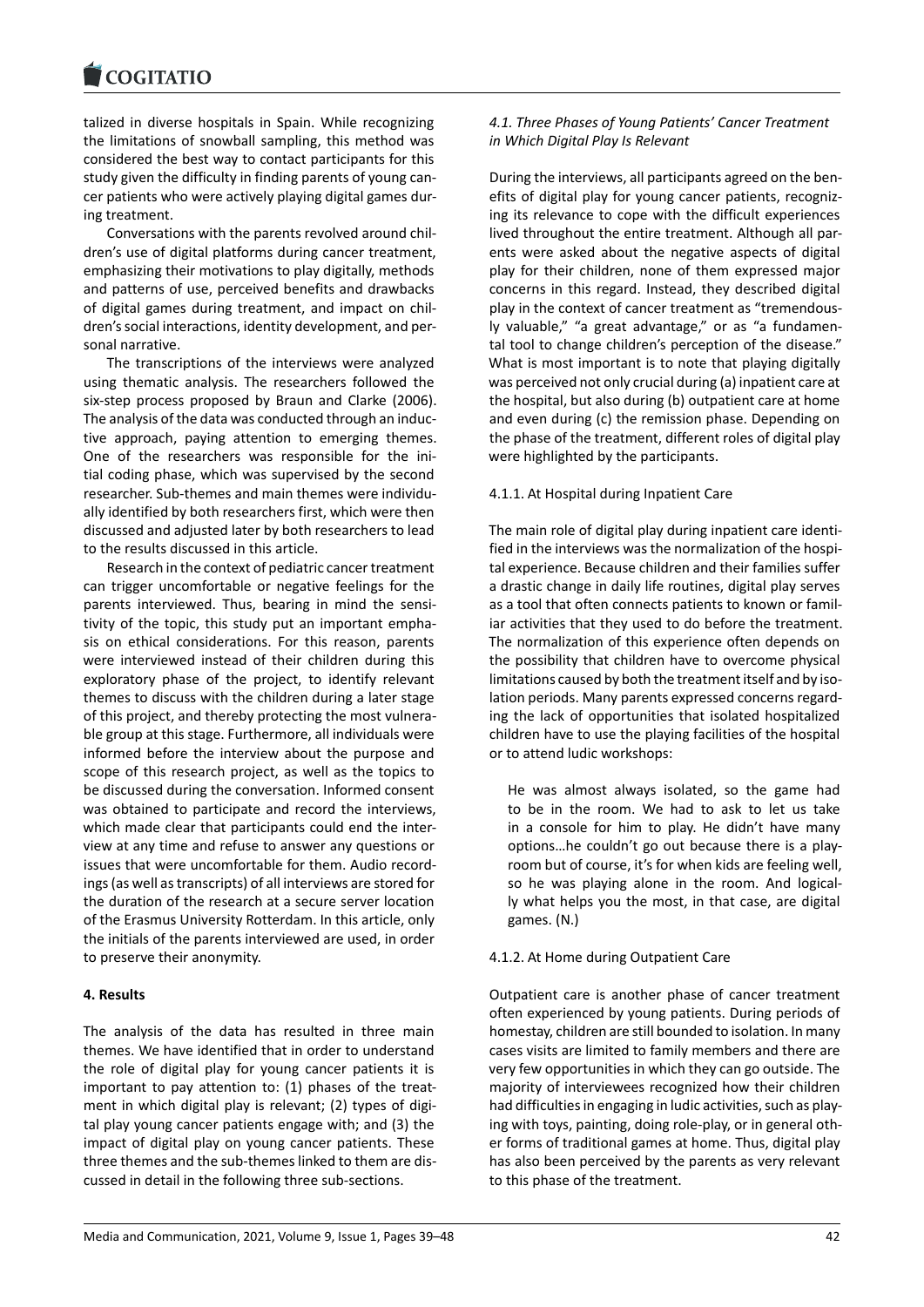It is important to mention that parents expressed [how they would acti](https://www.cogitatiopress.com)vely try to engage their children in alternative activities, such as reading a book or playing board games, in an attempt to limit contact with technology during outpatient care. In many cases, the need to limit children's time with technology seemed to emerge from what interviewees expressed as a fear of addiction or dependence. Besides this, parents also recognized being much more flexible with digital play during inpatient care than at home:

We have to adapt. In the hospital, we are quite flexible. At home we try to not be too dependent on them [digital technologies] because in the end, of course, there are many hours in the hospital, many days and she needs a lot of things to do. At home we set rules, [and] we let her play a maximum number of hours per day. (N.)

# 4.1.3. During Remission

During remission, children begin to resume daily activities and other routines, while still attending regular check-ups. Consequently, the relevance of digital play during remission is closely related to their possibilities of integrating back into daily life. The majority of interviewees explained how digital games and other digital technologies helped children connect with others once they were back in school. Recovering friendships and re-establishing the social circle fragmented due to the illness were important concerns expressed by parents regarding their children's reintegration. The role of digital games in this regard cannot be taken lightly, especially when considering that playing digitally is a widely extended practice among young children today. In fact, as L. mentioned, digital games were for her daughter, "a way of engaging back when facing school. When my daughter returned after a year of not going to school, all her friends had grown up…and the way she recovered those friendships was by bringing popular games to school" (L.).

Integrating back into daily life can be a challenging process for children who have been absent for months or even years. In the case of Y., a child who spent more than 5 years in the hospital after being diagnosed when he was only a few months old, digital games were his single common-ground topic with other children. His mother explained how, while conversation about amusement parks or the First Communion "sounded like Chinese to Y.," he could use digital technologies to build relationships and bring friends home to play, have fun, and connect.

# *4.2. Types of Digital Play during Young Patients' Cancer Treatment*

Previously we have established the value of digital games for children and their families at different phases of treatment, understanding the multiple relevant roles that these technologies can play in each phase. In this subsection, we turn to discuss in more detail the different genres, platforms, and ways in which children combine digital games with both digital and non-digital tools during cancer treatment.

# 4.2.1. Playing Digital Games

The genres chosen by children were often—though not always—linked to differences in their age. Concretely, younger children (0–4), who often discovered digital games as a consequence of their hospitalization, have preferences for logic games, didactic games, and simple skill games. This preference was perceived by parents who explained how these games were helpful for their children to develop abilities appropriate for their age, which might have been difficult to acquire during longterm cancer treatment. The case of Y., who was hospitalized at only 6 months old, illustrates this point. After the first two years at the hospital, Y. started using a tablet to develop multiple skills, from completing memory challenges and putting puzzles together, to following recipes in cooking games or familiarizing with daily life concepts.

A similar experience was shared by S., mother of E., a two-year-old girl at the time of the diagnosis, who described her daughter's preferences for games that allowed her to accomplish small goals. Like Y., E. also discovered digital games after hospitalization and expressed great motivation for using digital tools to relate with the outside world, for example, by learning the names of animals through different skill games.

Participants also described sports and races games as preferred by older children. The social character of these games has been crucial for older children to develop a sense of competition. Lastly, platform games were perhaps the most mentioned genre, played across different devices and treatment phases. Because platform games are primarily about overcoming obstacles to advance in the game's levels, many parents described them as a way in which children relate to their illness. For example, the Mario Bros. series was mentioned by the majority of the parents as one of the favorite games played both during inpatient and outpatient care, and that sparked a fighting mindset in their children that helped them cope with difficult situations:

I think he liked Mario Bros. because it's a character who didn't stop, who had to pass tests and keep going, and I think that's what he had to do at that time too: overcoming. And of course, he liked it a lot; it's a very active game, about jumping and passing tests, and he loved it. (P.)

### 4.2.2. Playfully Interacting with Other Technologies

During interviews, it also became apparent that parents associated digital play not only with playing digital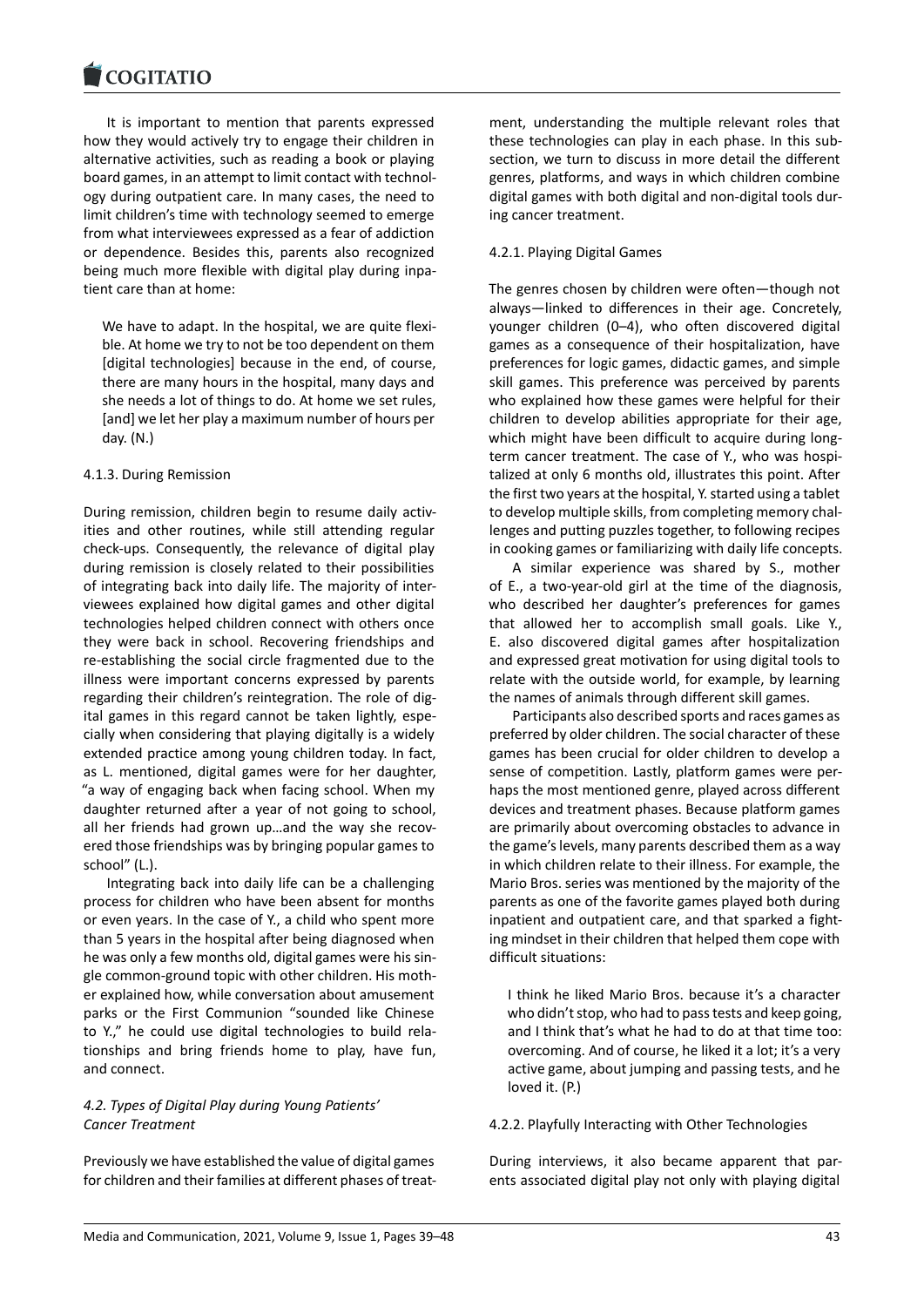#### **LOGITATIO**

games but also playfully interacting with different digital [devices. Parents expl](https://www.cogitatiopress.com)ained how their children engaged in playful attitudes while for example using a camera or cellphones, by for instance taking pictures of multiple funny faces or taking pictures upside down. J., for example, explained how her two-year-old daughter used to playfully engage with her tablet by recording videos of herself. This speaks to children's ability to navigate digital tools intuitively and make them part of their overall playing experience during treatment.

Furthermore, many parents described how their children used YouTube to search and learn how to play a digital game, how to move forward in a game, or simply to watch other children play the same or similar games:

My son watches videos of how to use certain game tricks to play, or if he is somewhere and does not know how to go out then he uses my cellphone, [searching for] "how do I get out of here?" or "how do I pick up this or that tool?" (C.)

Comparable episodes were narrated by parents who frequently highlighted the ease with which their children would handle a tablet or cellphone to look for videos and content, not only to learn how to play but also to discover new games.

# 4.2.3. Overlap between Digital and Non-Digital Play

Interacting with different digital technologies is not the only way children enrich their playing experience; according to the interviewees, children have also combined digital and non-digital forms of play on different occasions during treatment. The overlapping of digital and non-digital practices was commonly described by parents, who perceived it as a way of experiencing the outside world through digital technologies after children were socially isolated due to treatment. As S. explained, her daughter E. used the tablet to recover playing experiences that used to take place in the outside world from which she was isolated after being diagnosed:

Instead of saying "I want to go to the park" or "I want to go to the pool," it was more like "I'm going through this." Whatever she wanted to do at a certain moment, she would do it through the phone or the tablet. (S.)

Other parents describe how their children would engage in role-play following a digital game scenario or imitating a character. As one mother explained, even though sometimes her son does not have access to Fortnite or Pokémon, he often recreates game scenes or embodies the main characters. Parents explain how playing to match the qualities of certain digital game characters has helped young cancer patients feel more secure during critical phases of treatment and medical procedures. This is the case for many children who, guided by their

parents, understood difficult experiences as embedded in playing where they were the main character. This is the case for P.'s son who embodied the qualities of his favorite video game character to face a CT scan:

He was a lot like Mario, so he would say to me "look, I'll do it like Mario, if he overcomes stuff and today is my turn, I'll do it the same as Mario." So, indeed, he strongly identified with the character that in this case was Mario. It was helpful, it gave him motivation. (P.)

This process, in which children combine digital and nondigital games, not only enriches their playing practices, but also significantly impacts their experiences during long-term cancer treatment. In the following section, we discuss such impact in more detail.

# *4.3. Types of Impacts of Digital Play on Young Cancer Patients*

During the interviews, the impact of digital play on young cancer patients was also discussed. As described by many participants, an important consequence of long-term cancer treatment seems to be the "loss of childhood." Digital play can be tremendously valuable in dealing with such a process. In general, three types of impacts were identified and thus discussed hereafter: (a) social interactions; (b) identity development; and (c) communication.

# 4.3.1. Social Interaction

Due to the illness, many of the children's social relations are weakened. While they leave behind family and friends, they enter an environment where establishing new relations can be challenging, especially when they are isolated. In this regard, most participants recognized that digital games can be crucial for restoring children's social circle in concrete ways: making new friends, and in some cases, keeping contact with loved ones left behind. As explained by the co-founder of Fully Loaded Electronics (a company that provides gaming equipment for hospitals in the U.S.), digital games can act as a starting point that children use to build meaningful relations at the hospital, providing them with a bonding experience that is difficult to develop in their circumstances (personal communication). In fact, many parents described how through play, their children could overcome the shyness and discomfort of meeting new friends, as they saw it as a sort of platform that facilitated friendship.

Digital play can also be extremely important to maintain social connections. Many parents identified the relevance of digital games to keep up with other children's experiences—a crucial aspect in strengthening social connections outside of the hospital as well:

Digital games and being up to date are evidently important because all his classmates are into it. It's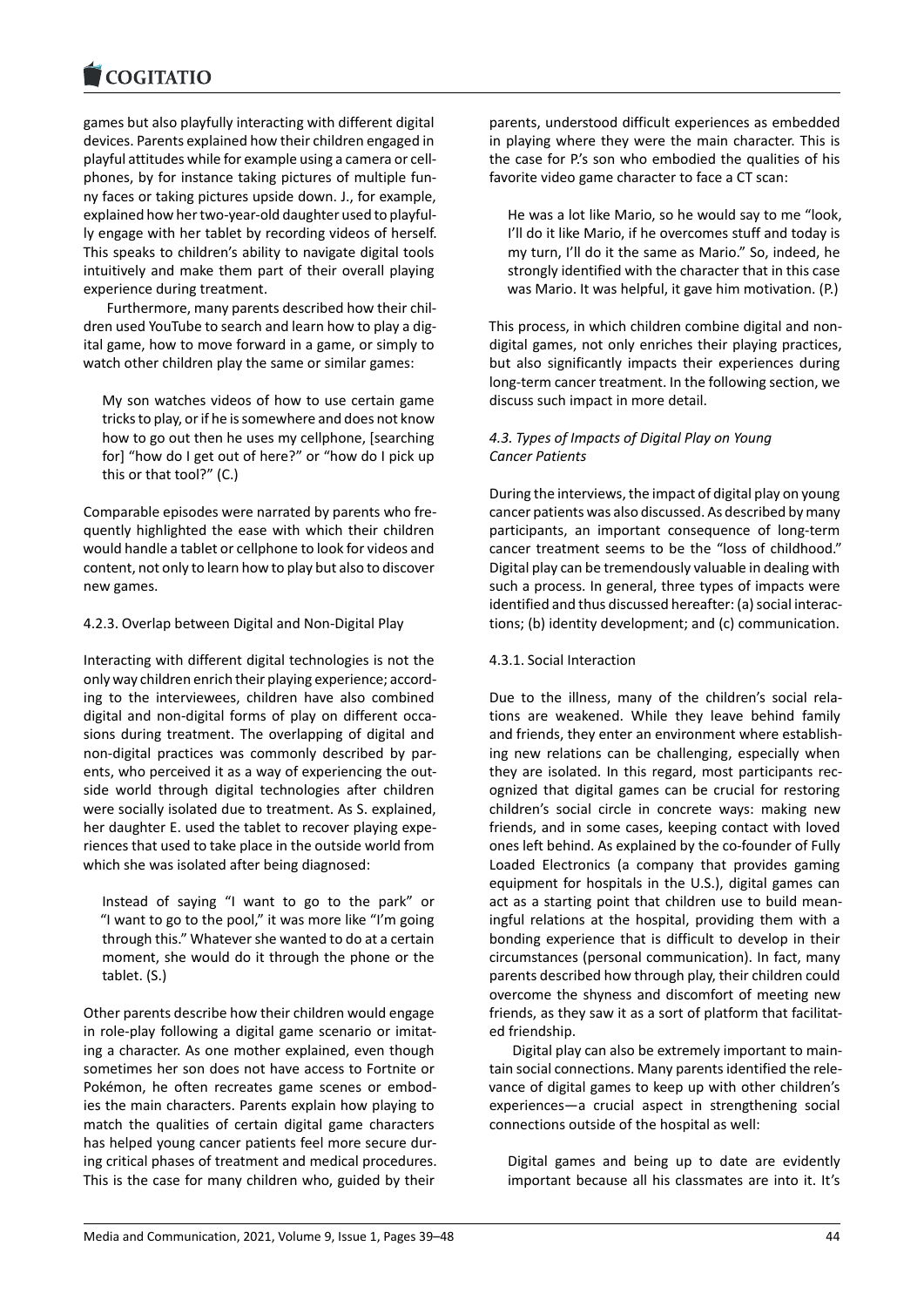#### COGHALIO

great that he's not left behind in that, because it gives [him the opportun](https://www.cogitatiopress.com)ity to be able to connect with them immediately; to be able to play whatever they want, the latest digital game, because they know it and know how it works because they have been playing it. In that, they are exactly the same. (V.)

It is important to highlight that some parents perceived an advantage of games over other forms of connection through technology, such as video calls or cellphone calls. For example, some parents mentioned that although sometimes their children did not feel like calling family or friends, they did feel more comfortable maintaining these social connections through online play. Some parents even recognized that their children preferred to cut off contact with their school friends, because they felt ashamed of their condition or were afraid of being pointed out by others; under these circumstances, online play was considered an optimal resource.

### 4.3.2. Identity Development

Free and spontaneous play fulfils an important role in the development of the child's identity during treatment, especially when confronting the sense of childhood loss. Many aspects were identified related to this type of impact: how children develop certain traits such as resilience and autonomy, how they discover likes and preferences through digital games such as sports or vocations, or how they adopt and grow qualities from gaming characters to face difficult situations. All these processes evidently play a role in the development of their identity, which, according to interviewees, manifest in specific situations, even after the treatment is over. As M. J. said, "for my son, the games have been everything, Y. is what he is thanks to the games."

An overarching aspect of the impact that digital play has on children's identity development is the value of digital games in helping them to identify as more than sick children. Playing digitally offers children an opportunity to "broaden who they are, from 'just a kid with an illness' to 'a kid who's playing digital games and who also by the way, you know, has an illness,"' in the words of Fully Loaded Electronics' co-founder (personal communication). This broadening of their identity is also related to the opportunities that children have to preserve and perform their childhood, even when facing a serious illness. For example, one participant explained how there were times when her son seemed to forget about being a kid with an illness and instead turned all his attention to being a kid playing digital games: after receiving chemotherapy, he could be immersed in the playing narrative in such a way that secondary effects of the treatment were even imperceptible for him. In his mother's own words, "in those moments, there is no disease, there is nothing; it is just a kid playing" (V.).

J.'s account also speaks to the agency that children recover as a consequence of broadening their identity during the illness: In free and spontaneous play they decide where to go, what to do, when, with whom, and so forth. Such decisions, limited in the physical world, become possible digitally where they have control over the gaming experience. The relevance of recovering agency has also been recognized by Marty, Digital Gaming Coordinator at Texas Children's Hospital, who explained that during the illness:

Doctors, nurses, everybody else in the hospital is giving them things they have to do, and kind of telling them things, so just being open to whatever they want to do, giving them the reins and the control of the session…can definitely help them to kind of regain a lot of that control, especially for long-term stays. (Marty)

Additionally, an important consequence of the impact that digital play has on young cancer patients is the way they remember their treatment experience: Broadening their identity and enabling agency seemed to aid the construction of a personal narrative in which cancer treatment can even become a fun and enjoyable process. In fact, many parents accounted for the positive way in which children remember their illness.

# 4.3.3. Communication

Lastly, digital play was also found to have an impact on the ways in which children communicate with others. In this case, we explored the capacity or willingness of children to communicate about their process and, also, the ability of parents to address both treatmentrelated issues as well as other topics with their children. Particularly, playing experiences seemed to be perceived by the participants as a resource to overcome various communication barriers faced during treatment. One such barrier is the lack of conversation topics, a clear consequence of long and monotonous days at the hospital or at home. In this regard, Shikha, manager of the Program Impact at the Starlight Children Foundation, accounts for several occasions when shared playing experiences between children and their parents could help overcome this difficulty. According to her, when "you're pulling teeth trying to make a conversation happen," sharing a game can be a common experience to connect on and build bridges of communication between parents and children who are living the disease in two radically different ways. Such differences can result in difficulties to empathize with the children's experience:

You're running out of conversations, there's a lot of silence. Then you pick up there, you start a conversation because these are conversations that lead you to avoid what is happening and then you use it…is something that I know he is interested in and that takes us out of the silence…simply talk to him about something else, which is much more fun than treatment. (C.)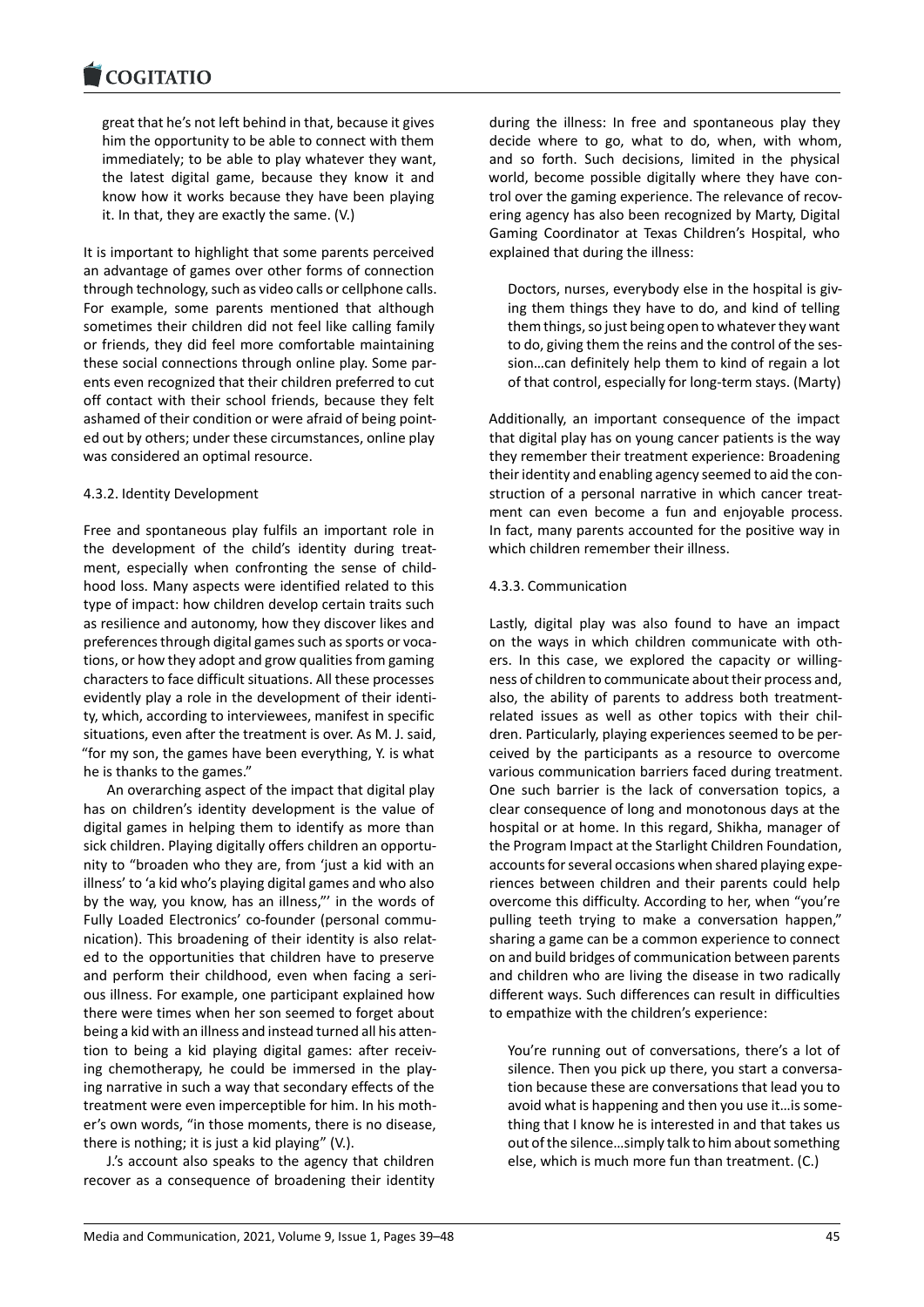#### COQUATIO

Another communication challenge experienced by par[ents is the difficulty](https://www.cogitatiopress.com) of knowing how their children feel during treatment. Playing was perceived by some parents as a way of navigating better sensitive conversations about the illness. For example, P. remembered "initiating deeper conversations through the games" which has helped her to engage her son in a sort of "therapy for him to express his feelings." Similarly, digital games have sometimes been useful for some young cancer patients to express with more ease how they are feeling throughout the treatment, by using examples such as "I feel sad like when Pikachu lost x match" or similar.

Conversely, the games have also allowed parents to communicate better about the consequences or procedures associated with the disease to their children, which is one of the most complicated and important challenges during the process. Concretely, parents acknowledged using digital game examples to encourage their children and explain some of the processes. For instance, seizing the child's ability to identify with the characters, one of the mothers said that at times she has used metaphors:

We have said 'you're going to take Hulk's medicine, you'll see how strong you're going to be, you're going to heal.' That has always been present. Or in many situations, it's like 'Pikachu has faced I don't know who in a mega-challenge, now you have to do it yourself.' We have used this more than once. (M.)

In this case, M. sees the value of using this kind of metaphor insofar as it is a language that is easy for her son to interpret and to feel comfortable with when talking about complicated procedures or concepts that are difficult for young cancer patients to grasp.

# **5. Discussion and Conclusions**

This exploratory study was designed to better understand the role of digital play for young cancer patients. The results of analyzing the data collected through 15 qualitative interviews show that digital play becomes a valuable activity for young cancer patients beyond (1) inpatient care. Accordingly, our study shows that patients can benefit tremendously from digital play during (2) outpatient care and (3) remission too. Considering that the role of digital games has been overlooked in cancer treatment outside of hospital settings, we propose to advance studies in this direction, not only aiming to better understand the relevance of digital play in all three stages of treatment but also to understand how its presence during one phase has an impact on its role during other phases.

We were also able to identify three types of digital play patients engage with: (1) playing with digital games; (2) playfully interacting with digital technologies; and (3) the overlap between digital and non-digital play activities. The different ways in which young patients engage in spontaneous free digital play suggest the need to

broaden our conventional understanding of digital play, which is currently limited to digital games, to include other forms of interaction with technologies. Therefore, we also recommend future research to pay attention to young cancer patients' motivations to play digitally, their preferred methods, patterns of use, perceived benefits and limitations, and impact on children's development, among other things. These are timely and relevant issues, not only considering the rapid penetration of digital play nowadays, but also bearing in mind how this knowledge is indispensable to ensure the efficient implementation of this type of service and technology during all phases of the treatment.

Finally, the results also show that digital play has an impact on at least three aspects of young patients' lives: (1) social interactions; (2) identity development; and (3) communication. These results are in line with previous research in the field of game studies, supporting the idea that online games are nowadays considered exceptional social spaces affording communication and fostering interaction even among socially anxious or introverted individuals (Kowert & Kaye, 2018; Ramirez & Zhang, 2007). For young cancer patients, these affordances could be key to help normalize the overall experience of cancer treatment and isolation as our results suggest. Thus, the relevance of the social interactions triggered by digital games nowadays cannot be taken lightly (de Kort et al., 2007). The results of this study therefore open up clear new avenues for continuing the exploration of this phenomenon, which will be explored in future steps of the research project of which this study is part.

We acknowledge that the number of interviews  $(n = 15)$  conducted for this study is limited and the results are mainly connected to the patients participating in the programs carried out by the NGO who facilitated the sampling process. This only provides a limited understanding of this phenomenon; however, we would like to highlight the exploratory nature of this study, which is the first stage of a bigger research project. Thus, the aim here was to identify directions for future research regarding the meaning and relevance of digital play for young cancer patients. Thanks to this exploratory study we have understood the relevance of studying this phenomenon in and out of the hospital during three different phases of the treatment, and also the need to understand the connection of the role of digital play during these three phases, which will serve to structure future phases of this project.

A decision was made not to interview children at this exploratory stage of the process, as the sensitivity of the subject first requires a thorough understanding of the topic to better approach children whose lives have been greatly affected by cancer treatment. We acknowledge that this is a limitation of this study, as conducting interviews directly with young cancer patients would result in more meaningful data, but this can be contemplated for the following stages of the research project.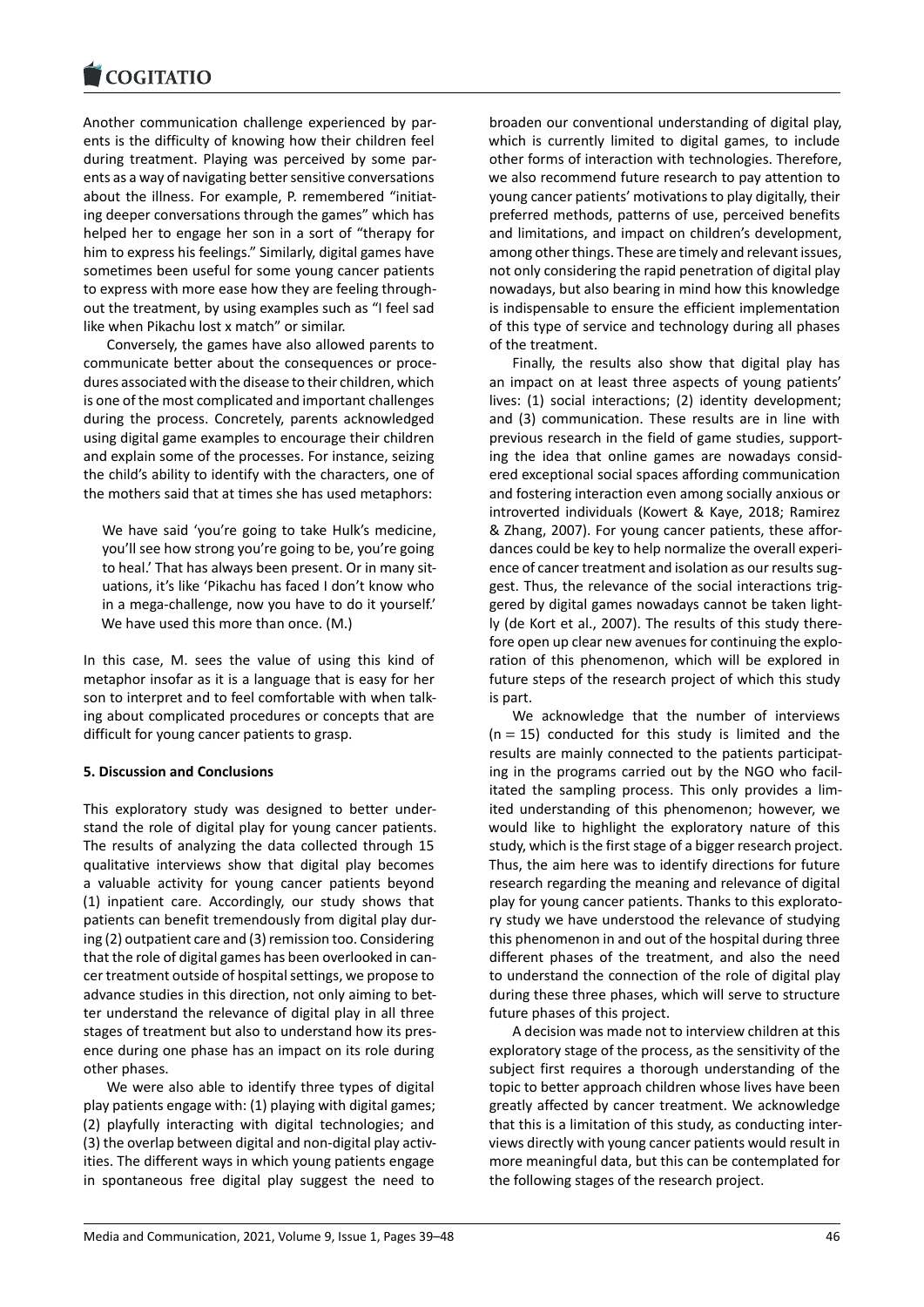#### COGHALIO

# **Acknowledgments**

[We would like to than](https://www.cogitatiopress.com)k all the parents who agreed to participate in this study and shared their valuable time to make it happen. We also would like to thank Juegaterapia for facilitating access to the participants to this study. Finally, we would like to thank the representatives of Starlight Children's Foundation, Fully Loaded Electronics, and Texas Children's Hospital for contributing to this study by providing their professional point of view.

# **Conflict of Interests**

The authors declare no conflict of interests.

# **References**

- Beale, I. L., Marín-Bowling, V. M., Guthrie, N., & Kato, P. M. (2006). Young cancer patients' perceptions of a video game used to promote self care. *The International Electronic Journal of Health Education*, *9*, 202–212.
- Berríos-Rivera, R., Rivero-Vergne, A., & Romero, I. (2008). The pediatric cancer hospitalization experience: Reality co-constructed. *Journal of Pediatric Oncology Nursing*, *25*(6), 340–356. https://doi.org/10.1177/ 1043454208323618
- Bolig, R. (2018). Play in hospital settings. In T. D. Yawkey & A. D. Pellegrini (Eds.), *Child's play: Developmental and applied* (pp. 323–[346\). London: Routledge.](https://doi.org/10.1177/1043454208323618) [https://doi.org/10.4](https://doi.org/10.1177/1043454208323618)324/9781315099071
- Braun, V., & Clarke, V. (2006). Using thematic analysis in psychology. *Qualitative Research in Psychology*, *3*(2), 77–101. https://doi.org/10.1191/ [1478088706qp063oa](https://doi.org/10.4324/9781315099071)
- Bryce, J., & Rutter, J. (2003). The gendering of computer gaming: Experience and space. In S. Fleming & I. Jones (Eds.), *Leisure c[ultures: Investigations in](https://doi.org/10.1191/1478088706qp063oa) [sport, media and tech](https://doi.org/10.1191/1478088706qp063oa)nology* (pp. 3–22). Eastbourne: Leisure Studies Association.
- Burnett, C., Merchant, G., Pahl, K., & Rowsell, J. (2014). The (im)materiality of literacy: The significance of subjectivity to new literacies research. *Discourse: Studies in the Cultural Politics of Education*, *35*(1), 90–103. https://doi.org/10.1080/01596306. 2012.739469
- Burroughs, S., & Evans, R. (1986). *Play, language, and socialisation: Perspectives on adult roles*. New York, NY: Routledge.
- Col[e, H., & Griff](https://doi.org/10.1080/01596306.2012.739469)iths[, M. D. \(2007\). Social interactions](https://doi.org/10.1080/01596306.2012.739469) in massively multiplayer online role-playing gamers. *CyberPsychology & Behavior*, *10*(4), 575–583. https://doi.org/10.1089/cpb.2007.9988
- Colwell, J. (2007). Needs met through computer game play among adolescents. *Personality and Individual Differences*, *43*(8), 2072–2082. https://doi.org/ [10.1016/J.PAID.2007.06.021](https://doi.org/10.1089/cpb.2007.9988)
- de Kort, Y. A. W., Poels, K., & Ijsselsteijn, W. A. (2007).

Digital games as social presence technology : Development of the social presence in gaming questionnaire (SPGQ). In L. Moreno (Ed.), *Proceedings of the 10th Annual International Workshop on Presence* (pp. 195–203). Barcelona: Starlab. Retrieved fromhttps:// www.researchgate.net/publication/228091680

- Fitzgerald, A., Fitzgerald, N., & Aherne, C. (2012). Do peers matter? A review of peer and/or friends' influence on physical activity among Ameri[can ado](https://www.researchgate.net/publication/228091680)lescents. *[Journal of Adolescence](https://www.researchgate.net/publication/228091680)*, *35*(4), 941–958. https://doi.org/10.1016/j.adolescence.2012.01.002
- Ghazisaeidi, M., Safdari, R., Goodini, A., Mirzaiee, M., & Farzi, J. (2017). Digital games as an effective approach for cancer management: Opportunities and challenges. *[Journal of Education and Health Promotion](https://doi.org/10.1016/j.adolescence.2012.01.002)*, *6*, 30. https://doi.org/10.4103/jehp.jehp\_146\_14
- Gibson, F., Richarson, A., Hey, S., Horstman, M., & O'Leary, C. (2005). *Listening to children and young people with cancer*. London: Institute of Child Health.
- Gillis, A. [J. \(1989\). The effect of play on immo](https://doi.org/10.4103/jehp.jehp_146_14)bilized children in hospital. *International Journal of Nursing Studies*, *26*(3), 261–269. https://doi.org/ 10.1016/0020-*7489*(89)90007-2
- Griffiths, M. D., & Meredith, A. (2009). Digital game addiction and its treatment. *Journal of Contemporary Psychotherapy*, *39*(4), 247–253. [https://doi.org/](https://doi.org/10.1016/0020-7489(89)90007-2) [10.1007/s10879-009-9118-4](https://doi.org/10.1016/0020-7489(89)90007-2)
- Haiat, H., Bar-Mor, G., & Shochat, M. (2003). The world of the child: A world of play even in the hospital. *Journal of Pediatric Nursing*, *18*(3), 209–214. [https://doi.org/](https://doi.org/10.1007/s10879-009-9118-4) [10.1053/jpdn.2003.28](https://doi.org/10.1007/s10879-009-9118-4)
- Hewes, J. (2014). Seeking balance in motion: The role of spontaneous free play in promoting social and emotional health in early chil[dhood care and](https://doi.org/10.1053/jpdn.2003.28) [education.](https://doi.org/10.1053/jpdn.2003.28) *Children*, *1*(3), 280–301. https://doi.org/ 10.3390/children1030280
- Huh, Y. J. (2017). Uncovering young children's transformative digital game play through the exploration of three-year-old children's cases. *Cont[emporary Issues](https://doi.org/10.3390/children1030280) [in Early Childhood](https://doi.org/10.3390/children1030280)*, *18*(2), 179–195. https://doi.org/ 10.1177/1463949117714080
- Jones, R. H., Chik, A., & Hafner, C. A. (2015). *Discourse and digital practices : Doing discourse analysis in the digital age*. New York, NY: Routledge.
- Ko[wert, R., & Kaye, L. K. \(201](https://doi.org/10.1177/1463949117714080)8). Vi[deo games are](https://doi.org/10.1177/1463949117714080) not socially isolating. In C. Ferguson (Ed.), *Video game influences on aggression, cognition, and attention* (pp. 185–195). Cham: Springer. https://doi.org/ 10.1007/978-3-319-95495-0\_15
- Lambert, V., Coad, J., Hicks, P., & Glacken, M. (2014). Social spaces for young children in hospital. *Child: Care, Health and Development*, *40*[\(2\), 195–204.](https://doi.org/10.1007/978-3-319-95495-0_15) [https://doi.org/10.1111/cch.120](https://doi.org/10.1007/978-3-319-95495-0_15)16
- Lima, K. Y. N., & Santos, V. E. P. (2015). Play as a care strategy for children with cancer. *Revista Gaúcha de Enfermagem*, *36*(2), 76–81. https://doi.org/10.1590/ [1983-1447.2015.02.51514](https://doi.org/10.1111/cch.12016)
- Long, K. A., & Marsland, A. L. (2011). Family adjustment